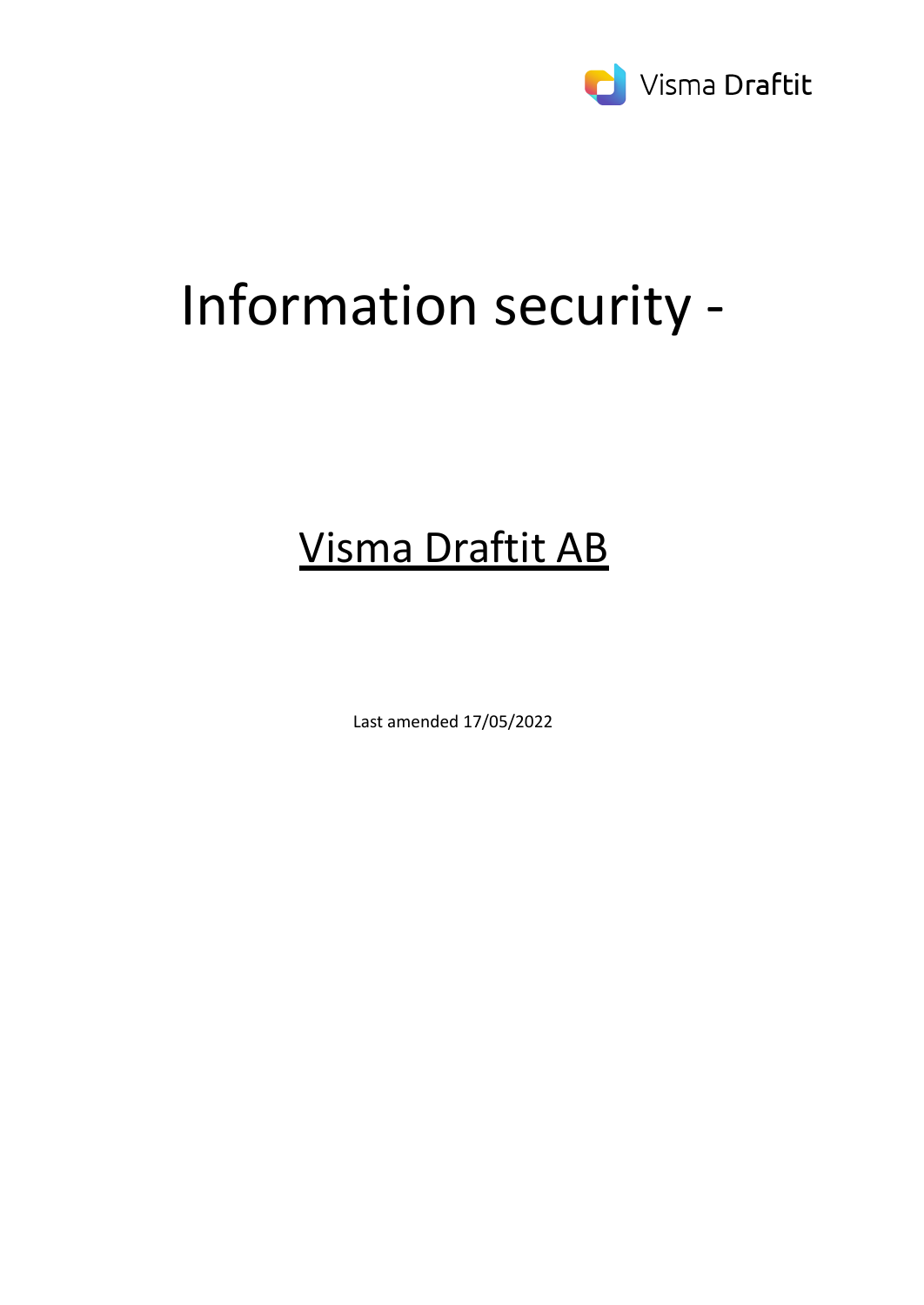

| <b>Content</b>              |                         |
|-----------------------------|-------------------------|
| Our information security    | $\mathbf 3$             |
| Subcontractors              | $\mathbf 3$             |
| Operational setup           | $\mathbf 3$             |
| <b>Data centres</b>         | $\mathbf{3}$            |
| Backup                      | $\mathbf{3}$            |
| Operations                  | $\boldsymbol{4}$        |
| <b>Information security</b> | $5\phantom{1}$          |
| <b>General</b>              | 5                       |
| Log on and passwords        | 5                       |
| User accounts               | $\overline{\mathbf{5}}$ |
| Support                     | 5                       |
|                             |                         |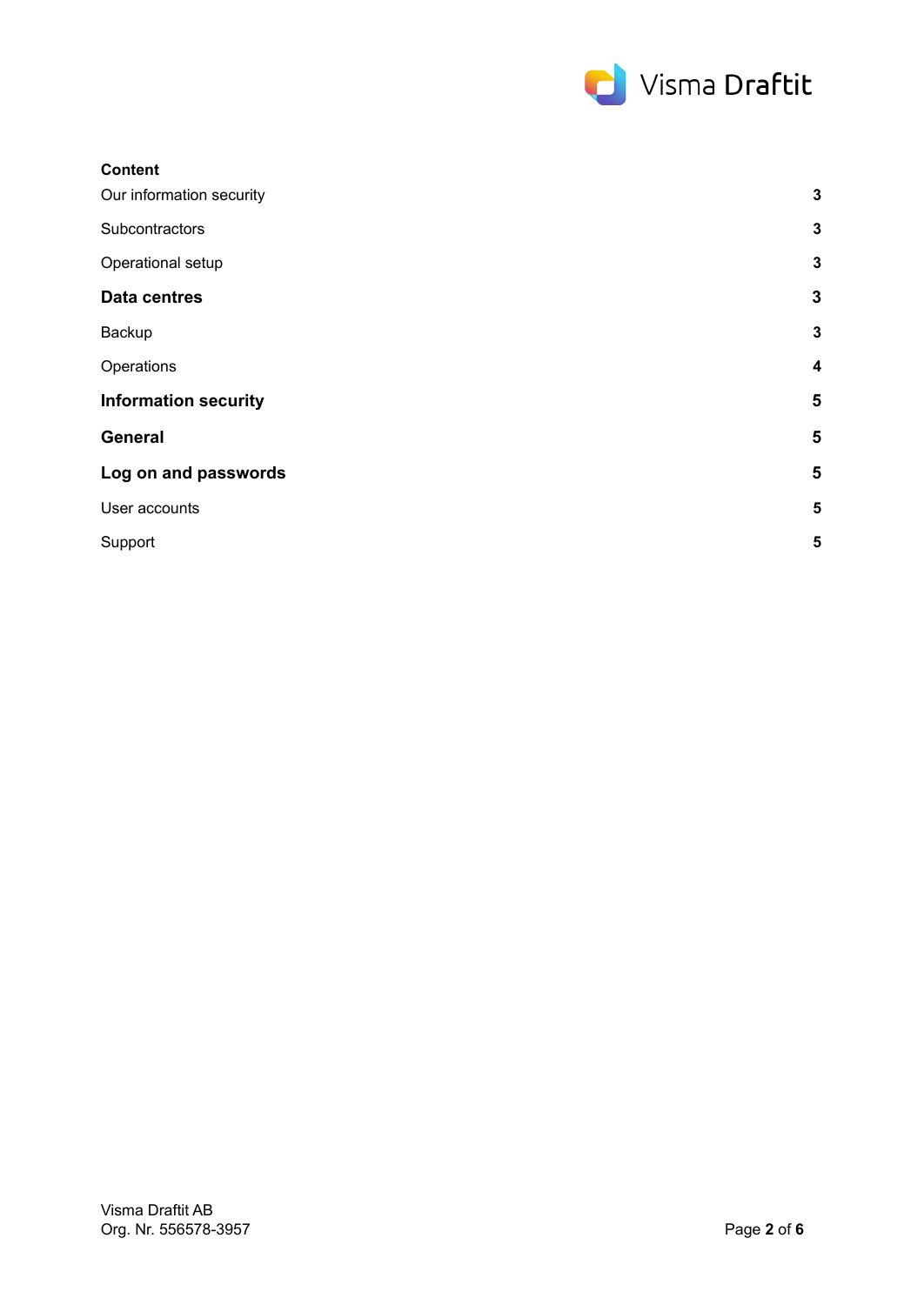

# <span id="page-2-0"></span>**1. Our information security**

Draftit's goal is to maintain a high a level of data privacy as demanded by our customers and to meet current GDPR requirements. With our geographical location of data storage, information security is subject to Swedish legislation.

# <span id="page-2-1"></span>**2. Subcontractors**

Draftit uses subcontractors for parts of our IT operations and for some development. We have signed data processing agreements and confidentiality agreements with them.

# <span id="page-2-2"></span>**3. Operational setup**

Our environment consists of two parts. One traditional with servers in data centres. And one cloud based. The cloud part is located in EU/EES.

Login for our end users in all our products is handled in a cloud service, but no user information is stored there. See 3.1 and 3.2 for information on storage for this type of data.

Products fully handled in a cloud environment are Whistleblow Incident and our Expert products, where code is executed and data stored in the cloud.

The setup is redundant with replication over multiple regions. We also have backup routines as an extra safety measure. For all other products see 3.1 and 3.2 below.

# <span id="page-2-3"></span>**3.1. Data centres**

The data centres we use are located in Sweden.

The data centre setup follows modern standards for physical access control, fire protection, USP's, monitoring, firewalls, antivirus, patching etc.

Our operations partner is certified for ISO 9001, 14001 and 27001.

The environment has a redundant setup and is isolated from other customers environments. We have our own dedicated servers and network segments.

The data centres are compliant with Swedish security specifications SSF 130:6, intrusion alarm class 2, SSF 200:3 class 2 for physical intrusion protection, class 3 or higher as stated in SS3522. Fire alarms are as in Svenska Brandskyddsföreningen's recommendations (SBF 110:6)

# <span id="page-2-4"></span>**3.2. Backup**

A full backup of our databases is performed every 24 hours. We also have transaction log backup every hour.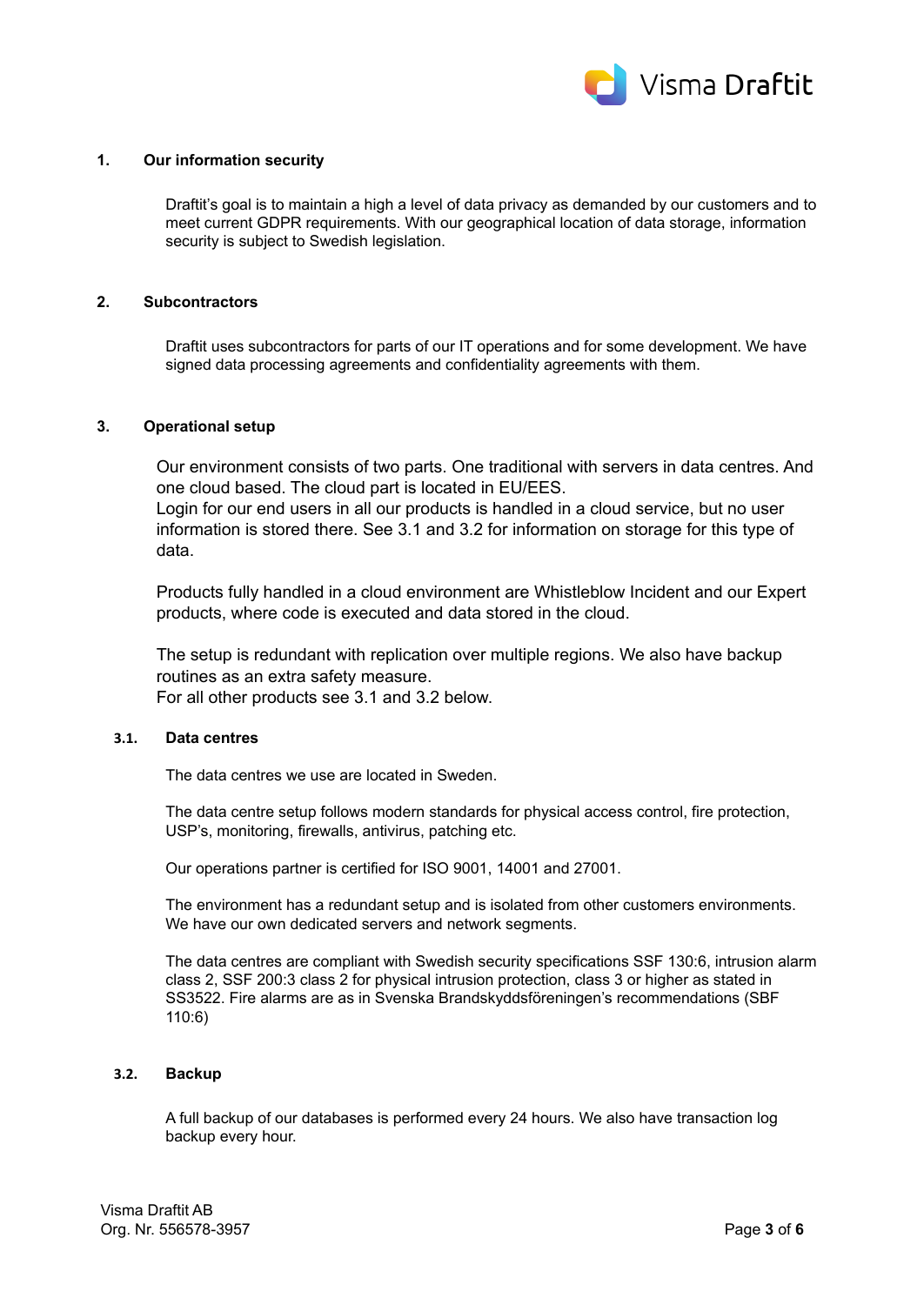

Restores, if needed, should be initiated within an hour according to our SLA.

Backups are made to a geographically separated data centre, but still in Sweden.

Our backups are done on a system level, they cannot be used to roll back changes made by an individual customer or user.

# <span id="page-3-0"></span>**4. Operations**

We have an uptime guaranteed from our partner to be 99.9.

Uptime for our end users is approximately 98,5%. Updates and maintenance are made during evenings or weekends.

Draftit and our operations partner are working together to continuously improve stability, monitoring etc to avoid problems and incidents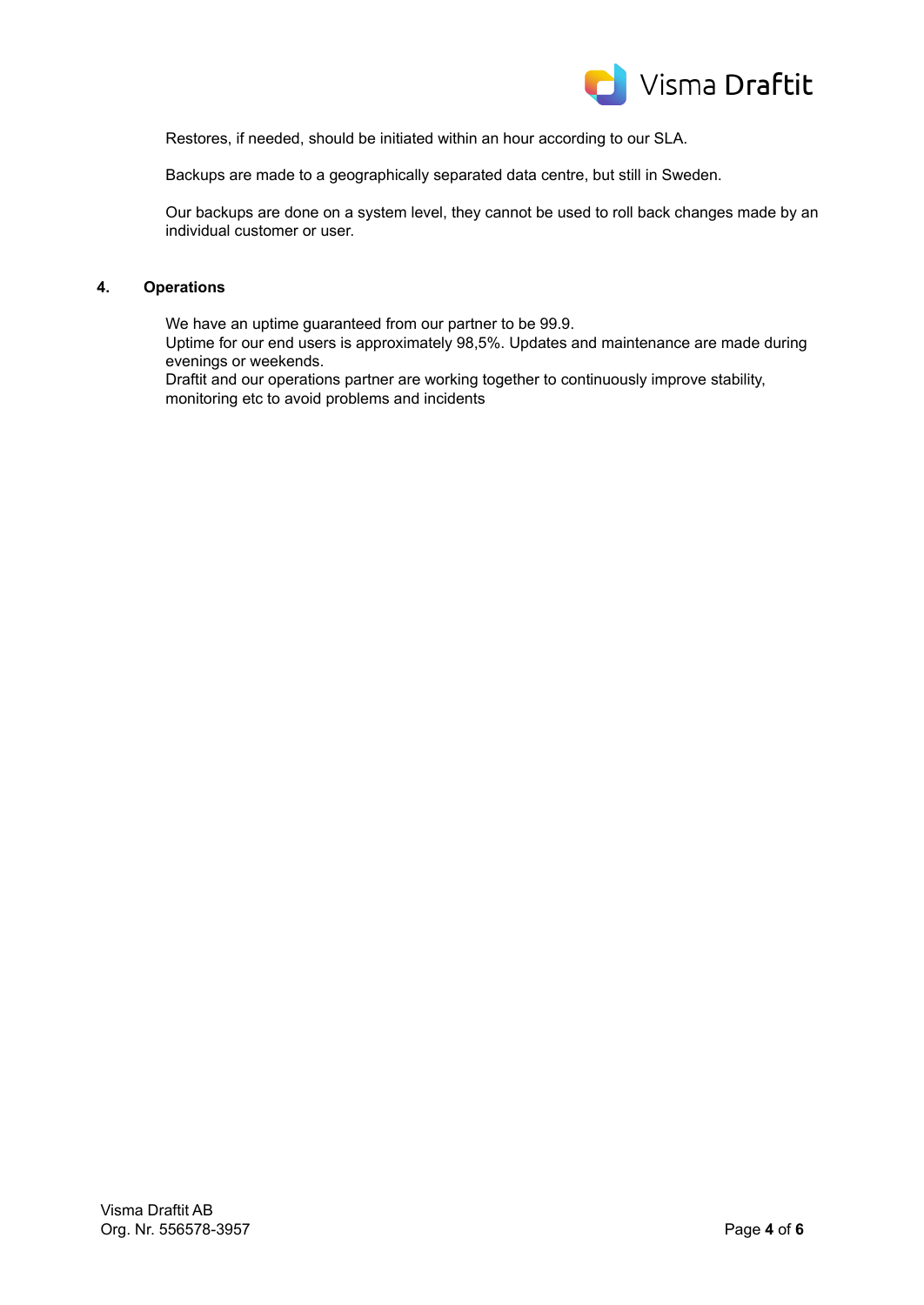

# <span id="page-4-0"></span>**5. Information security**

# <span id="page-4-1"></span>**5.1. General**

Communication client/server through https/TLS. Encryption of passwords and other sensitive data in our databases through modern industry standard algorithms. Role based access to our applications and their functions. Increased password complexity for roles with higher permissions. Logging of customer data changes. MFA/2Fa possibilities. Penetration tests done on a regular basis. Internal routines and education to prevent social engineering and other similar attack types.

We follow the recommendations from OWASP for our code and development work: [\(https://www.owasp.org/index.php/Category:OWASP\\_Application\\_Security\\_Verification\\_Standa](https://www.owasp.org/index.php/Category:OWASP_Application_Security_Verification_Standard_Project) [rd\\_Project\)](https://www.owasp.org/index.php/Category:OWASP_Application_Security_Verification_Standard_Project).

Permission to our systems for Draftit employees is given based on the actual needs for everybody's role in the organization. The ones given a higher level of access are typically technicians responsible for operations and development, content editors and the ones working with customer support.

All Draftit personnel have a non-disclosure agreement built in to the employee contract we use. This is also included in the agreements we sign with any subcontractor.

#### <span id="page-4-2"></span>**5.2. Log on and passwords**

Accounts are locked after repeated log on attempts with wrong password. If a customer so wishes, we can set up dedicated password rules for them including number of digits, number of non-alphanumeric characters, minimum length and if MFA should be mandatory.

All users with a personal account can activate MFA in their personal profile settings. MFA needs an app installed on the user's mobile phone.

#### <span id="page-4-3"></span>**5.3. User accounts**

When a new account is created, we will send out an email to the user with a link they must use to set their password. We also have password reset functionality through email showing a link to the reset page.

Both these types of links are valid for a limited amount of time.

#### <span id="page-4-4"></span>**6. Support**

Draftit has two levels of support:

Support Level 1 is staffed by our support specialists in CS (Customer Success), who will identify the incident, open an incident case and initiate action and handle incidents that require more in-depth expertise.

Support Level 2 is staffed by our developers. Support Level 2 is the final stage for escalation and for action on an incident.

The process flow for incident management follows the ITIL model for IT Service Management:

1. A user calls or sends an email message to CS to report an incident.